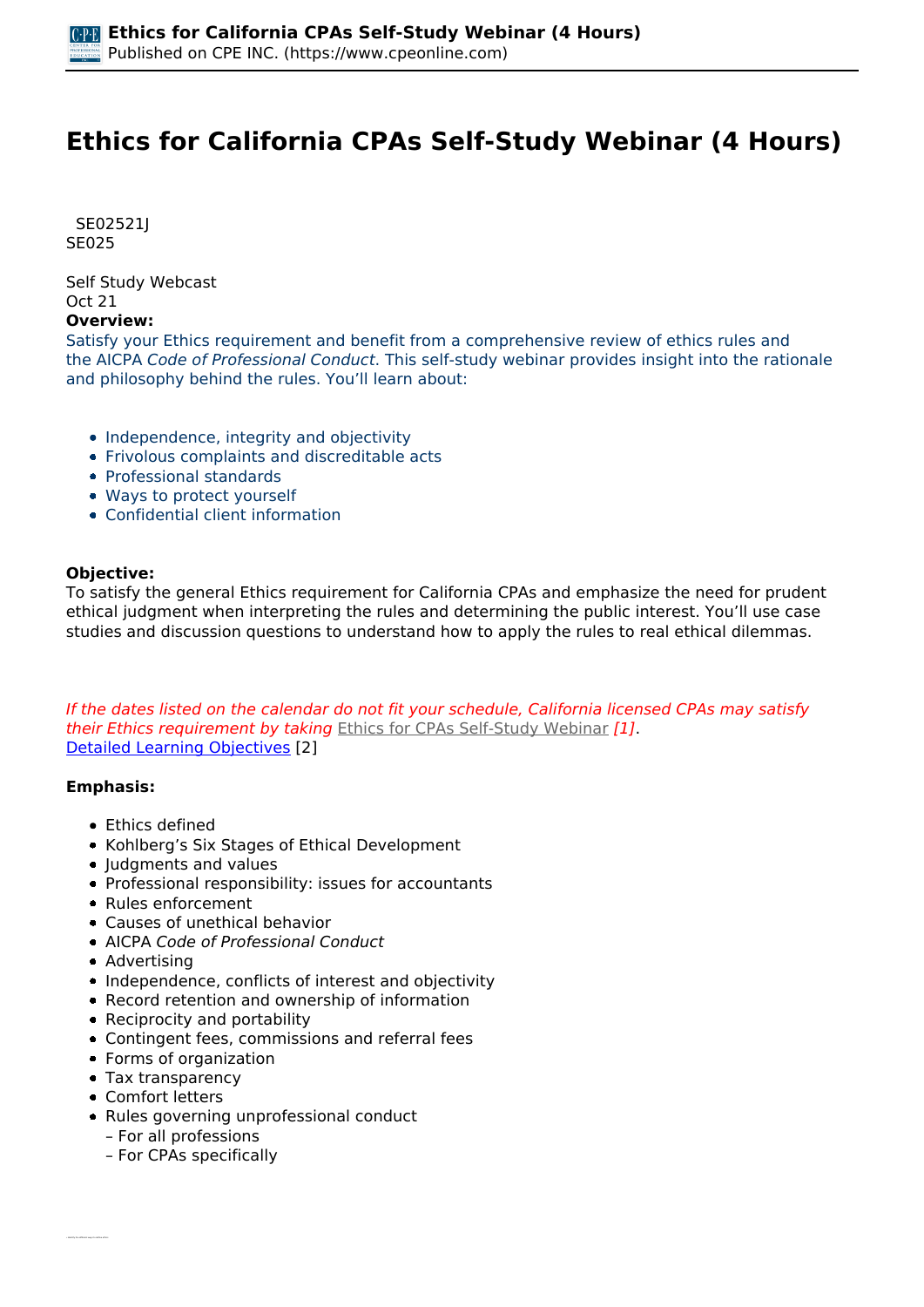

*Published on CPE INC. (https://www.cpeonline.com)*

| gries the mails<br>lies for ethical behavior as identified in Kabikery's stages of municipality                                                                                                                                                                                                                                                                                                                                                                                                              |  |
|--------------------------------------------------------------------------------------------------------------------------------------------------------------------------------------------------------------------------------------------------------------------------------------------------------------------------------------------------------------------------------------------------------------------------------------------------------------------------------------------------------------|--|
| -<br>Amapúa the relative pressure put upon the CPA preparar during the numeri COVA 39 paralamic                                                                                                                                                                                                                                                                                                                                                                                                              |  |
| Metally the professional manifation that process Chila from claiming ignorous of the naiss and standards applicable to their enhancials                                                                                                                                                                                                                                                                                                                                                                      |  |
| .<br>Memby the accounting hearts leading to potentially unethinal behavior                                                                                                                                                                                                                                                                                                                                                                                                                                   |  |
| identify the linewisty beamly primary remains when also juicing a freeware                                                                                                                                                                                                                                                                                                                                                                                                                                   |  |
| .<br>Amagniae ampagamantu in artich a CPA is werking in a fideniary separate                                                                                                                                                                                                                                                                                                                                                                                                                                 |  |
| -<br>Amagnize the practitioner's responsibilities to the IRC in reports to close information requests                                                                                                                                                                                                                                                                                                                                                                                                        |  |
| Intelligible Einschanze in adult a practitioner must alleat the informal compani af claims in adult the practitioner has a conflict of internal                                                                                                                                                                                                                                                                                                                                                              |  |
| Contemine the perspective from which aroundscorp boards view the AGPA Cede of Constant                                                                                                                                                                                                                                                                                                                                                                                                                       |  |
| .<br>Determine the single must imported considerative when determining the mest ethical chains of active(s)                                                                                                                                                                                                                                                                                                                                                                                                  |  |
| .<br>Nemprise the primary concern with the performance of attest services for non-attest claning                                                                                                                                                                                                                                                                                                                                                                                                             |  |
| $\label{thm:main} \centering \textbf{MSE} = \textbf{MSE} \times \textbf{MSE} \times \textbf{MSE} \times \textbf{MSE} \times \textbf{MSE} \times \textbf{MSE} \times \textbf{MSE} \times \textbf{MSE} \times \textbf{MSE} \times \textbf{MSE} \times \textbf{MSE} \times \textbf{MSE} \times \textbf{MSE} \times \textbf{MSE} \times \textbf{MSE} \times \textbf{MSE} \times \textbf{MSE} \times \textbf{MSE} \times \textbf{MSE} \times \textbf{MSE} \times \textbf{MSE} \times \textbf{MSE} \times \textbf$ |  |
| ently the work paper retention requirements of the Coste of Comtext                                                                                                                                                                                                                                                                                                                                                                                                                                          |  |
| liketily the entity responsible for the promalgation of LE GAM                                                                                                                                                                                                                                                                                                                                                                                                                                               |  |
| . Reception the primary concerns with contingent from within the profession                                                                                                                                                                                                                                                                                                                                                                                                                                  |  |
| .<br>Reception confidentially restrictions in the accounting prod                                                                                                                                                                                                                                                                                                                                                                                                                                            |  |
| Determine those nearely that must be provided to a client, upon request, even where from any subst                                                                                                                                                                                                                                                                                                                                                                                                           |  |
| · Mentity permissible and non. permissible CPA form names                                                                                                                                                                                                                                                                                                                                                                                                                                                    |  |

#### *Bottom***Prerequisite:**  *None.*

# **Preparation:**

*No advance preparation required.*

#### **Level of Knowledge:**  *Basic.*